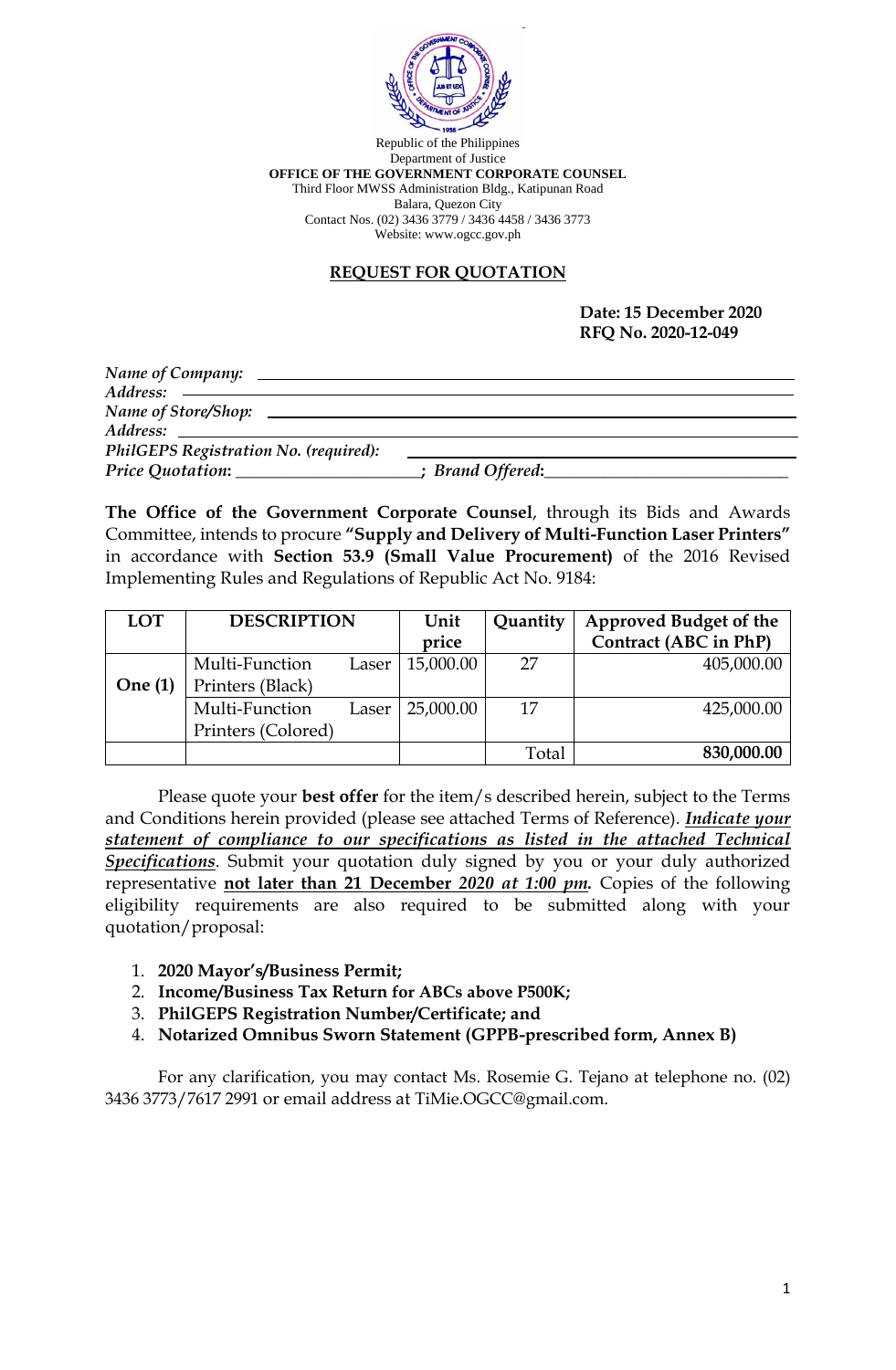## **TERMS AND CONDITIONS:**

- 1. Bidders shall provide correct and accurate information required in this form.
- 2. Price quotation/s must be valid for a period of thirty (30) calendar days from the date of submission.
- 3. Price quotation/s, to be denominated in Philippine peso shall include all taxes, duties and/or levies payable.
- 4. Quotations exceeding the Approved Budget for the Contract shall be rejected.
- 5. Award of contract shall be made to the lowest quotation (for goods and infrastructure) or, the highest rated offer (for consulting services) which complies with the minimum technical specifications and other terms and conditions stated herein.
- 6. Any interlineations, erasures or overwriting shall be valid only if they are signed or initialed by you or any of your duly authorized representative/s.
- 7. The item/s shall be delivered according to the requirements specified in the Technical Specifications.
- 8. The OGCC shall have the right to inspect and/or to test the goods to confirm their conformity to the technical specifications.
- 9. In case of two or more bidders are determined to have submitted the Lowest Calculated Quotation/Lowest Calculated and Responsive Quotation, the OGCC shall adopt and employ "draw lots" as the tie-breaking method to finally determine the single winning provider in accordance with GPPB Circular 06-2005.
- 10. Payment shall be made after delivery and upon the submission of the required supporting documents, *i.e*, order slip and/or billing statement, by the contractor. Our Government Servicing Bank, *i.e*, the Land Bank of the Philippines, shall credit the amount due to the contractor's identified bank account not earlier than twenty-four (24) hours, but not later than forty-eight (48) hours, upon receipt of our advice. Please note that the corresponding bank transfer fee, if any, shall be chargeable to the contractor's account.
- 11. Liquidated damages equivalent to one tenth of one percent (0.1%) of the value of the goods not delivered within the prescribed delivery period shall be imposed per day of delay. The OGCC shall rescind the contract once the cumulative amount of liquidated damages reaches ten percent (10%) of the amount of the contract, without prejudice to other courses of action and remedies open to it.
- 12. Please see attached Terms of Reference for further instructions and requirements.

**DOMINADOR R. ISIDORO, JR.** *Assistant Government Corporate Counsel Chairman, Bids & Awards Committee*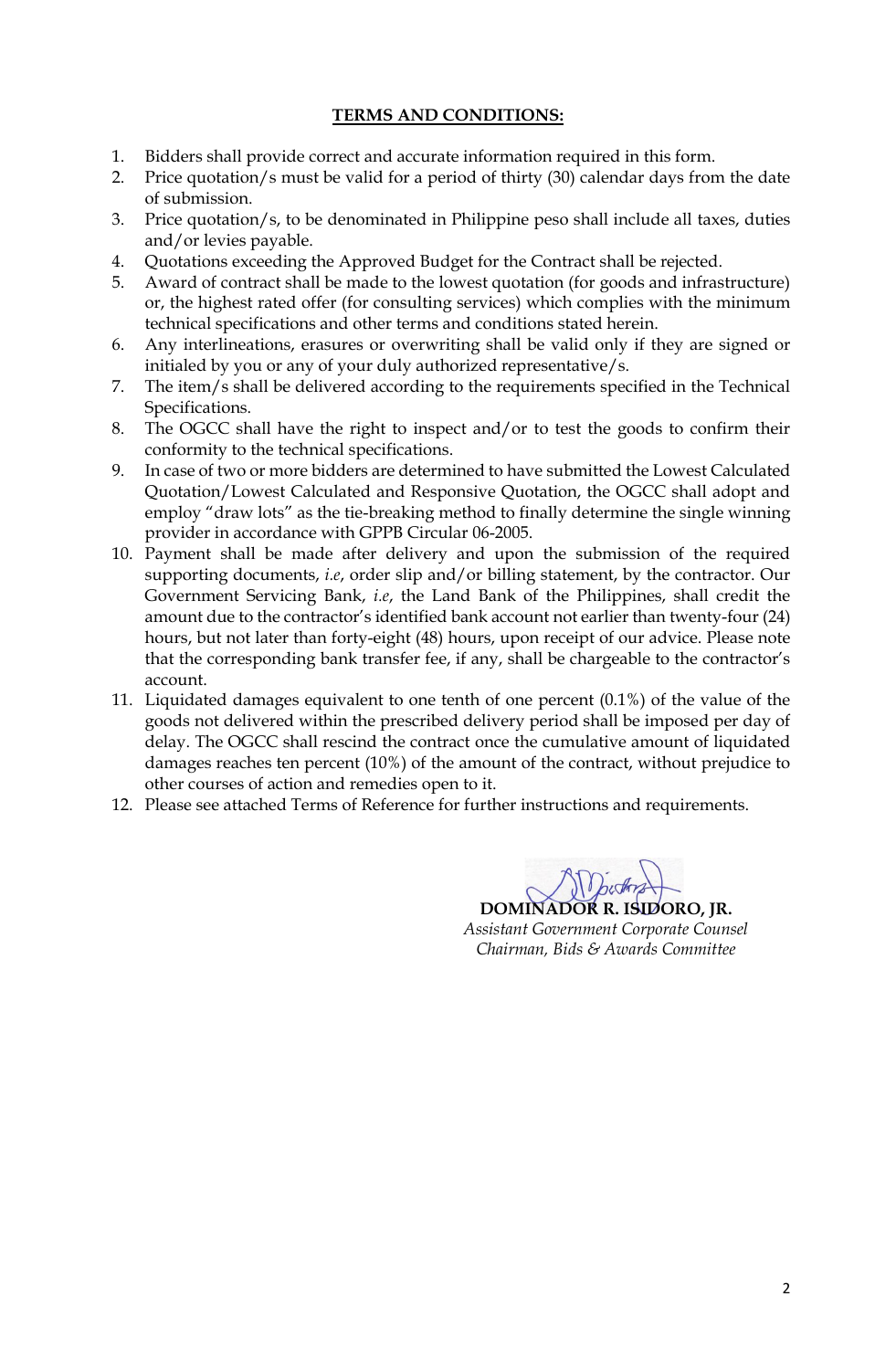## **INSTRUCTIONS:**

- 1. Accomplish this RFQ correctly and accurately.
- 2. Do not alter the contents of this form in any way.
- 3. Technical specifications with asterisks (\*) are mandatory. Failure to comply with any of the mandatory requirements will disqualify your quotation.
- 4. Failure to follow these instructions will disqualify your quotation.

After having carefully read and accepted the Terms and Conditions, I/we submit our quotation/s for the item/s noted above for immediate delivery and shipment which can be made within thirty (30) calendar days or earlier from receipt of the Notice of Award, as follows:

| <b>A. MULTI-FUNCTION LASER PRINTER, Monochrome Black</b> |                                               | Compliance     |
|----------------------------------------------------------|-----------------------------------------------|----------------|
| (Minimum Specifications)                                 |                                               | (Please check) |
| <b>Print System:</b>                                     | <b>Laser Printer</b>                          |                |
| <b>Functions:</b>                                        | Print, Scan, Copy                             |                |
| <b>Type of Machine</b>                                   | Monochrome<br>Laser<br>Multi-<br>$3$ -in- $1$ |                |
|                                                          | Function Centre with Automatic 2-sided        |                |
|                                                          | Printing and Wireless Networking              |                |
| Dimensions: $(W \times D)$                               | 410 mm x 398.5 mm x 318.5 mm                  |                |
| x H                                                      |                                               |                |
| <b>Color of Print:</b>                                   | Monochrome (Black)                            |                |
| Print and copying                                        | Up to 36 pages/minute (Letter size)           |                |
| Speed:                                                   | Up to 34 pages/minute (A4 size)               |                |
| <b>Paper Type Support</b>                                | Plain Paper, Thin Paper, Recycled Paper,      |                |
|                                                          | <b>Thick Paper</b>                            |                |
| <b>Paper Size</b>                                        | A4, Letter, A5, A5(Long Edge), A6,            |                |
|                                                          | Executive, Legal, Folio, Mexico Legal,        |                |
|                                                          | India Folio                                   |                |
| Paper<br>Input                                           | 250 sheets $/$ 150 sheets                     |                |
| Output                                                   |                                               |                |
| <b>Scan Resolution</b>                                   | Optical - 1,200 x 1,200 dpi;                  |                |
|                                                          | Interpolated 19, 200 $\times$ 19, 200 dpi     |                |
| Number of print                                          | Approx. 1,200 Pages - Approx. 3,000           |                |
| cartridges                                               | Pages                                         |                |
| <b>Wireless Capability</b>                               | Equipped                                      |                |
| <b>Network</b>                                           | Equipped                                      |                |
| Connectivity                                             |                                               |                |
| Compatibility                                            | Compatible with Windows 7, 8 and 10           |                |
|                                                          | operating systems and Mac: macOS              |                |
|                                                          | v10.11.6, $10.12.x$ , $10.13.x$ and latest    |                |
|                                                          | version operating systems                     |                |
| <b>Display</b>                                           | 16 characters $\times$ 2 lines                |                |
| Power                                                    | 220 - 240 V AC 50/60 Hz                       |                |
| Others:                                                  | Automatic Document<br>Feeder<br>With          |                |
|                                                          | capable of at least 50 sheets                 |                |
|                                                          |                                               |                |
|                                                          | <b>With Toner Saver Mode</b>                  |                |

## **TECHNICAL SPECIFICATIONS:**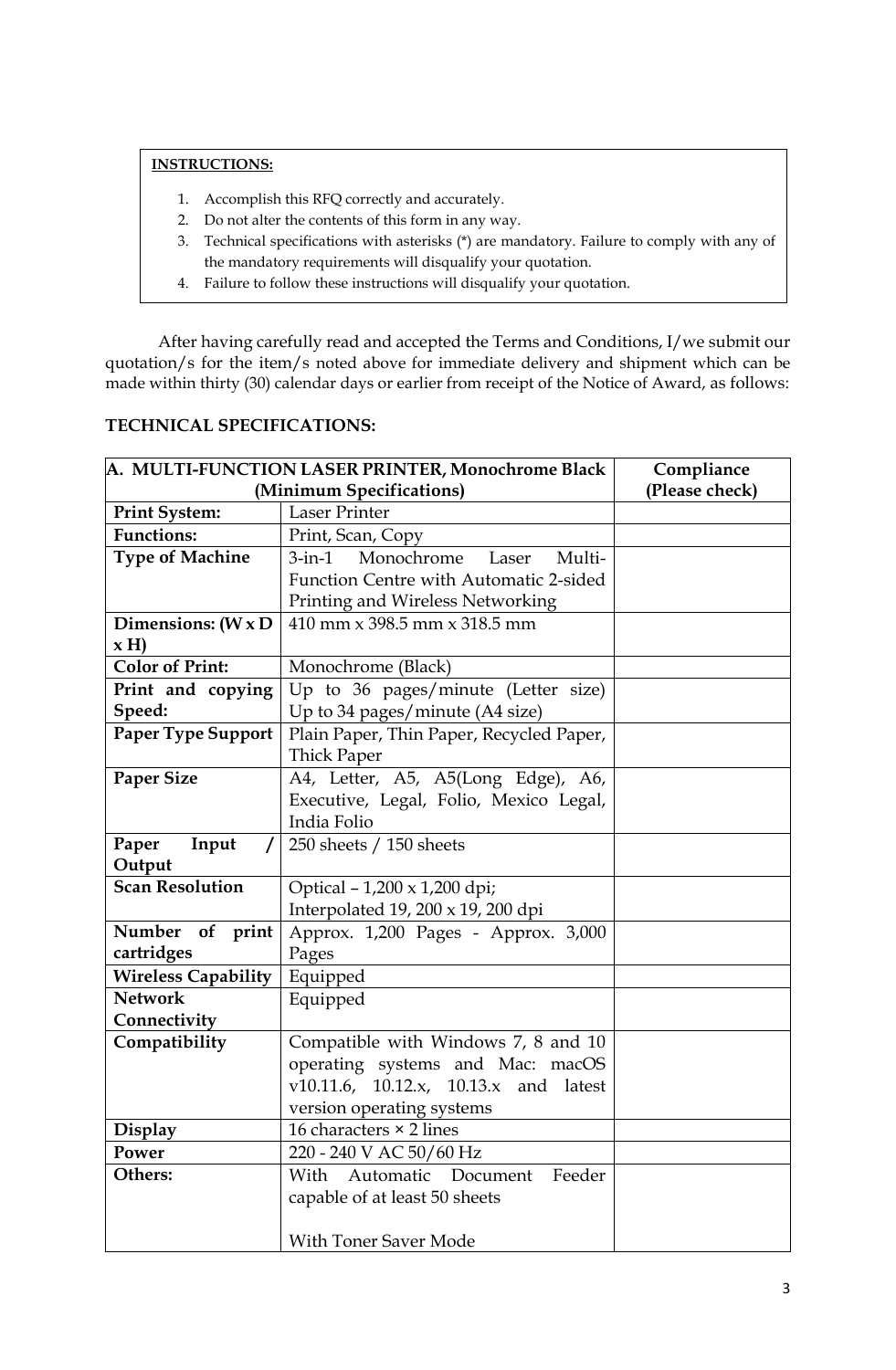|          | With 2-sided printing                                         |  |
|----------|---------------------------------------------------------------|--|
|          | USB Direct (print/scan)                                       |  |
|          | Noise Level: $LpAm = 49 dB(A)$                                |  |
|          | Brand and Model must be<br>an<br>international brand name.    |  |
|          | Unit model must be in current catalog<br>and not end-of-life. |  |
| Quantity | 27                                                            |  |

| <b>B. MULTI-FUNCTION LASER PRINTER, COLORED</b> |                                | Compliance     |
|-------------------------------------------------|--------------------------------|----------------|
| (Minimum Specifications)                        |                                | (Please check) |
| <b>Print System:</b>                            | <b>Color LED Printer</b>       |                |
| <b>Functions:</b>                               | Print, Scan, Copy, Fax         |                |
| <b>Type of Machine</b>                          | Multi-Function Centre with     |                |
|                                                 | Network<br>Connectivity,       |                |
|                                                 | Automatic 2-sided Colour       |                |
|                                                 | Print, Automatic Document      |                |
|                                                 | Feeder - Multi-page Scan,      |                |
|                                                 | Copy, Fax                      |                |
| Dimensions: $(W \times D \times H)$             | 410 mm x 475 x 414m            |                |
| <b>Color of Print:</b>                          | Color LED                      |                |
| <b>Print and copying Speed:</b>                 | Up to $24(A4)$                 |                |
|                                                 | $/25$ (Letter) ppm             |                |
| <b>Paper Type Support</b>                       | Plain Paper, Thin Paper,       |                |
|                                                 | Thick Paper, Recycled Paper    |                |
| <b>Paper Size</b>                               | A4, Letter, A5, A5(Long        |                |
|                                                 | Edge), A6, Executive, Legal,   |                |
|                                                 | Folio, Mexico Legal, India     |                |
|                                                 | Legal                          |                |
| Paper Input/Output                              | 250 sheets / 150 sheets        |                |
| <b>Scan Resolution</b>                          | Optical - 1,200 x 2,400 dpi;   |                |
|                                                 | Interpolated 19, 200 x 19, 200 |                |
|                                                 | dpi                            |                |
| <b>Modem Speed</b>                              | At least 33,500 bps            |                |
| Number of print cartridges                      | Inbox Toner: BK: Approx.       |                |
|                                                 | 1,000 pages; CMY: Approx.      |                |
|                                                 | $1,000$ pages                  |                |
|                                                 |                                |                |
|                                                 | Standard Toner: BK: Approx.    |                |
|                                                 | 1,400 pages, CMY: Approx.      |                |
|                                                 | $1,300$ pages                  |                |
|                                                 |                                |                |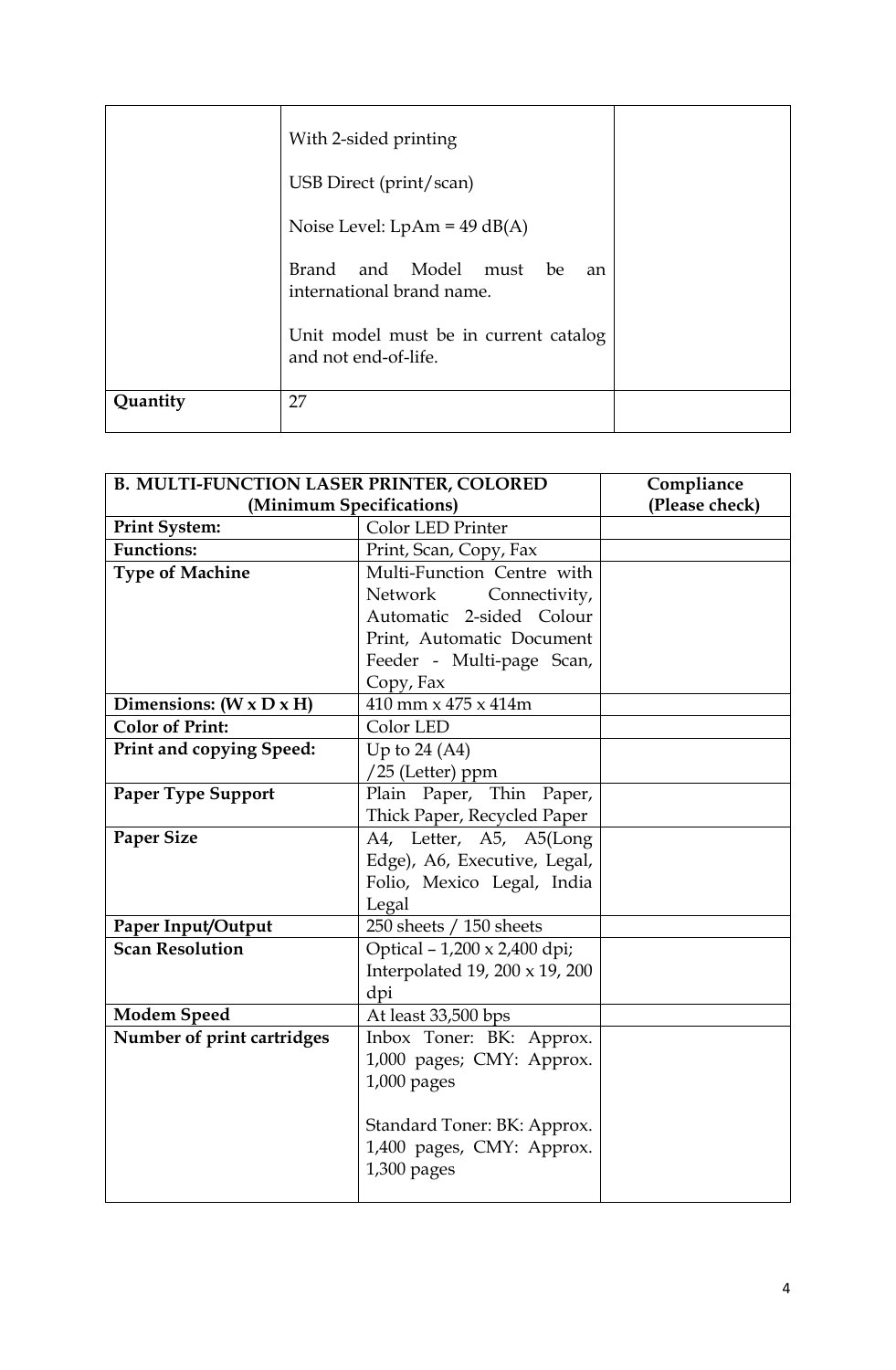|                             | High Capacity Toner: BK:      |  |
|-----------------------------|-------------------------------|--|
|                             | Approx. 3,000 pages; CMY:     |  |
|                             | Approx. 2,300 pages           |  |
| <b>Network Connectivity</b> | Equipped                      |  |
| Compatibility               | Compatible with Windows 7,    |  |
|                             | 8 and 10 operating systems    |  |
|                             | and Mac: macOS v10.11.6,      |  |
|                             | 10.12.x, 10.13.x and latest   |  |
|                             | version Operating Systems     |  |
| <b>Display</b>              | <b>LCD Touch Screen</b>       |  |
| Power                       | 220-240 V; AC 50/60Hz         |  |
| Others:                     | With Automatic Document       |  |
|                             | Feeder capable of at least 50 |  |
|                             | sheets                        |  |
|                             |                               |  |
|                             | <b>With Toner Saver Mode</b>  |  |
|                             |                               |  |
|                             | With 2-sided printing         |  |
|                             |                               |  |
|                             | USB Direct (print/scan)       |  |
|                             |                               |  |
|                             | Noise Level: LpAM = 47        |  |
|                             | dB(A)                         |  |
|                             | Brand and Model must be an    |  |
|                             | international brand name.     |  |
|                             |                               |  |
|                             | Unit model must be in         |  |
|                             | current catalog and not end-  |  |
|                             | of-life.                      |  |
|                             |                               |  |
| Quantity                    | 17                            |  |
|                             |                               |  |

\_\_\_\_\_\_\_\_\_\_\_\_\_\_\_\_\_\_\_\_\_\_\_\_\_\_\_\_\_\_\_\_\_\_\_ Signature Over Printed Name/Position

\_\_\_\_\_\_\_\_\_\_\_\_\_\_\_\_\_\_\_\_\_\_\_\_\_\_\_\_\_\_\_\_\_\_\_ Company Name & Address

Telephone Number/s

\_\_\_\_\_\_\_\_\_\_\_\_\_\_\_\_\_\_\_\_\_\_\_\_\_\_\_\_\_\_\_\_\_\_\_

\_\_\_\_\_\_\_\_\_\_\_\_\_\_\_\_\_\_\_\_\_\_\_\_\_\_\_\_\_\_\_\_\_\_\_ E-mail Address

Tax Identification Number

\_\_\_\_\_\_\_\_\_\_\_\_\_\_\_\_\_\_\_\_\_\_\_\_\_\_\_\_\_\_\_\_\_\_\_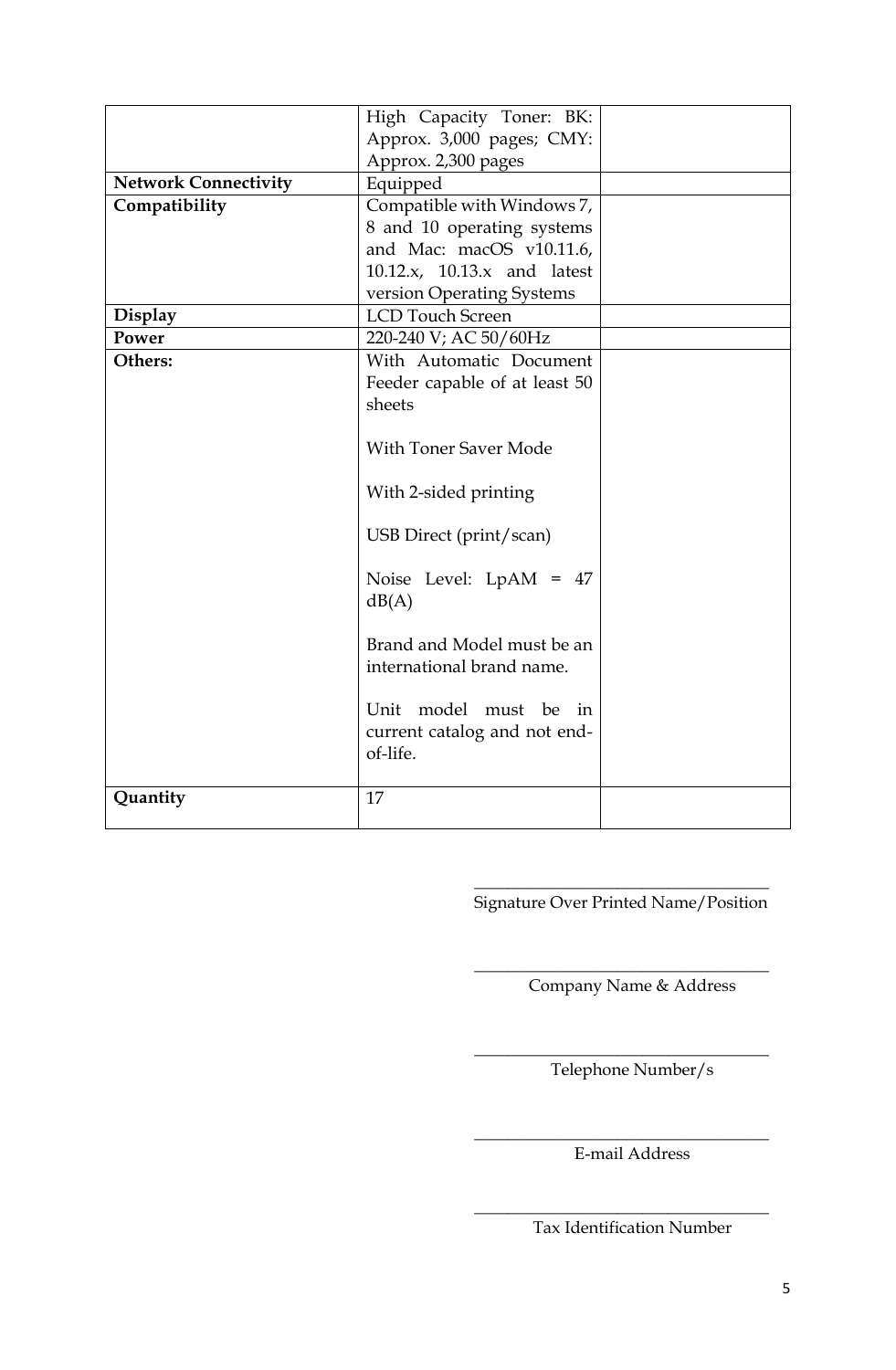**ANNEX "A"**

## **TERMS OF REFERENCE**

## **I. OBJECTIVE:**

To provide multi-function laser jet printers for official use of the lawyers and staffs of the Office of the Government Corporate Counsel.

## **II. PROJECT TITLE**

Supply and Delivery of Multi-Function Laser Printers.

# **III. ITEMS AND APPROVED BUDGET FOR THE CONTRACT**

| <b>ITEMS</b>                                 | Unit price | <b>Quantity</b> | <b>Total</b> |
|----------------------------------------------|------------|-----------------|--------------|
| <b>Multi-Function Laser Printers (Black)</b> | 15,000.00  | 27              | 405,000.00   |
| <b>Multi-Function Laser Printers</b>         | 25,000.00  | 17              | 425,000.00   |
| (Colored)                                    |            |                 |              |
|                                              |            | Total           | 830,000.00   |

*NOTE: The financial bid of the bidders shall be inclusive of the 12% Value Added Tax. The VAT and other applicable taxes should be clearly and separately indicated and/or itemized in the bidder's financial proposal.*

# **IV. TECHNICAL SPECIFICATIONS**

| A. MULTI-FUNCTION LASER PRINTER, Monochrome Black |                                                    |  |
|---------------------------------------------------|----------------------------------------------------|--|
| (Minimum Specifications)                          |                                                    |  |
| <b>Print System:</b>                              | <b>Laser Printer</b>                               |  |
| <b>Functions:</b>                                 | Print, Scan, Copy                                  |  |
| <b>Type of Machine</b>                            | 3-in-1 Monochrome Laser Multi-Function Centre      |  |
|                                                   | with Automatic 2-sided Printing and Wireless       |  |
|                                                   | Networking                                         |  |
| Dimensions: (W x D x H)                           | 410 mm x 398.5 mm x 318.5 mm                       |  |
| <b>Color of Print:</b>                            | Monochrome (Black)                                 |  |
| copying<br>Print and                              | size)<br>Up<br>36<br>pages/minute<br>(Letter<br>to |  |
| Speed:                                            | Up to 34 pages/minute (A4 size)                    |  |
| <b>Paper Type Support</b>                         | Plain Paper, Thin Paper, Recycled Paper, Thick     |  |
|                                                   | Paper                                              |  |
| <b>Paper Size</b>                                 | A4, Letter, A5, A5(Long Edge), A6, Executive,      |  |
|                                                   | Legal, Folio, Mexico Legal, India Folio            |  |
| <b>Paper Input / Output</b>                       | 250 sheets / 150 sheets                            |  |
| <b>Scan Resolution</b>                            | Optical - 1,200 x 1,200 dpi;                       |  |
|                                                   | Interpolated 19, 200 x 19, 200 dpi                 |  |
| <b>Number</b><br><b>of</b><br>print               | Approx. 1,200 Pages - Approx. 3,000 Pages          |  |
| cartridges                                        |                                                    |  |
| <b>Wireless Capability</b>                        | Equipped                                           |  |
| <b>Network Connectivity</b>                       | Equipped                                           |  |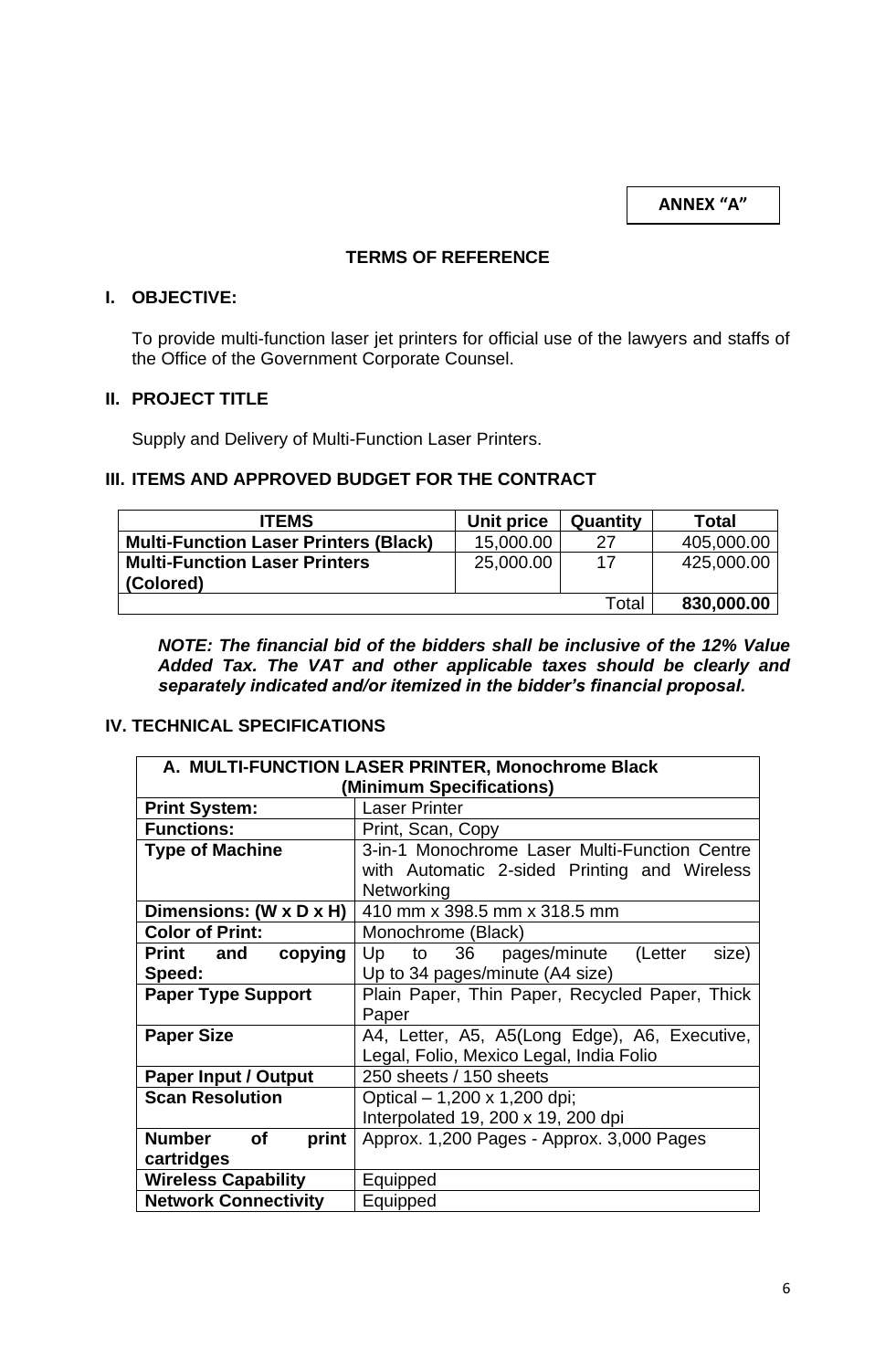| <b>Compatibility</b> | Compatible with Windows 7, 8 and 10 operating      |  |
|----------------------|----------------------------------------------------|--|
|                      | systems and Mac: macOS v10.11.6, 10.12.x,          |  |
|                      | 10.13.x and latest version operating systems       |  |
| <b>Display</b>       | 16 characters $\times$ 2 lines                     |  |
| <b>Power</b>         | 220 - 240 V AC 50/60 Hz                            |  |
| <b>Others:</b>       | With Automatic Document Feeder capable of at       |  |
|                      | least 50 sheets                                    |  |
|                      |                                                    |  |
|                      | <b>With Toner Saver Mode</b>                       |  |
|                      |                                                    |  |
|                      | With 2-sided printing                              |  |
|                      |                                                    |  |
|                      | USB Direct (print/scan)                            |  |
|                      |                                                    |  |
|                      | Noise Level: $LpAm = 49 dB(A)$                     |  |
|                      | Brand and Model must be an international brand     |  |
|                      |                                                    |  |
|                      | name.                                              |  |
|                      | Unit model must be in current catalog and not end- |  |
|                      | of-life.                                           |  |
|                      |                                                    |  |
| Quantity             | 27                                                 |  |
|                      |                                                    |  |
|                      |                                                    |  |

| <b>B. MULTI-FUNCTION LASER PRINTER, COLORED</b> |                                           |  |
|-------------------------------------------------|-------------------------------------------|--|
| (Minimum Specifications)                        |                                           |  |
| <b>Print System:</b>                            | <b>Color LED Printer</b>                  |  |
| <b>Functions:</b>                               | Print, Scan, Copy, Fax                    |  |
| <b>Type of Machine</b>                          | <b>Multi-Function Centre with Network</b> |  |
|                                                 | Connectivity, Automatic 2-sided           |  |
|                                                 | Colour Print, Automatic Document          |  |
|                                                 | Feeder - Multi-page Scan, Copy,           |  |
|                                                 | Fax                                       |  |
| Dimensions: (W x D x H)                         | 410 mm x 475 x 414m                       |  |
| <b>Color of Print:</b>                          | Color LED                                 |  |
| <b>Print and copying Speed:</b>                 | Up to $24(A4)$                            |  |
|                                                 | /25 (Letter) ppm                          |  |
| <b>Paper Type Support</b>                       | Plain Paper, Thin Paper, Thick            |  |
|                                                 | Paper, Recycled Paper                     |  |
| <b>Paper Size</b>                               | A4, Letter, A5, A5(Long Edge), A6,        |  |
|                                                 | Executive, Legal, Folio, Mexico           |  |
|                                                 | Legal, India Legal                        |  |
| <b>Paper Input/Output</b>                       | 250 sheets / 150 sheets                   |  |
| <b>Scan Resolution</b>                          | Optical – 1,200 x 2,400 dpi;              |  |
|                                                 | Interpolated 19, 200 x 19, 200 dpi        |  |
| <b>Modem Speed</b>                              | At least 33,500 bps                       |  |
| <b>Number of print cartridges</b>               | Inbox Toner: BK: Approx. 1,000            |  |
|                                                 | pages; CMY: Approx. 1,000 pages           |  |
|                                                 |                                           |  |
|                                                 | Standard Toner: BK: Approx. 1,400         |  |
|                                                 | pages, CMY: Approx. 1,300 pages           |  |
|                                                 |                                           |  |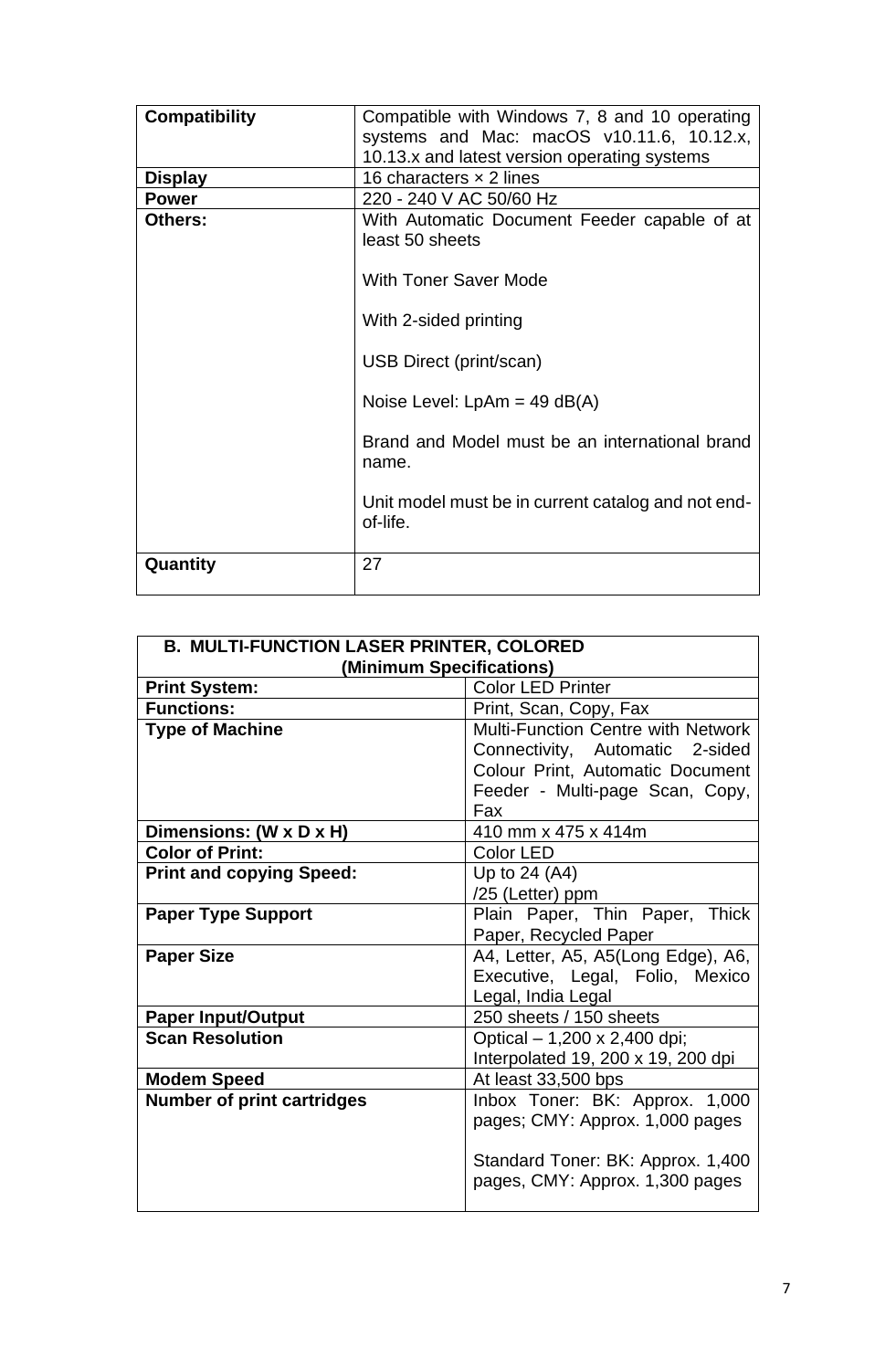|                             | High Capacity Toner: BK: Approx.                                 |  |  |
|-----------------------------|------------------------------------------------------------------|--|--|
|                             | 3,000 pages; CMY: Approx. 2,300                                  |  |  |
|                             | pages                                                            |  |  |
| <b>Network Connectivity</b> | Equipped                                                         |  |  |
| <b>Compatibility</b>        | Compatible with Windows 7, 8 and                                 |  |  |
|                             | 10 operating systems and Mac:                                    |  |  |
|                             | macOS v10.11.6, 10.12.x, 10.13.x                                 |  |  |
|                             | latest version Operating<br>and                                  |  |  |
|                             | <b>Systems</b>                                                   |  |  |
| <b>Display</b>              | <b>LCD Touch Screen</b>                                          |  |  |
| <b>Power</b>                | 220-240 V; AC 50/60Hz                                            |  |  |
| Others:                     | With Automatic Document Feeder                                   |  |  |
|                             | capable of at least 50 sheets                                    |  |  |
|                             |                                                                  |  |  |
|                             | <b>With Toner Saver Mode</b>                                     |  |  |
|                             | With 2-sided printing                                            |  |  |
|                             | USB Direct (print/scan)                                          |  |  |
|                             | Noise Level: $LpAM = 47 dB(A)$                                   |  |  |
|                             | Brand and Model must be an<br>international brand name.          |  |  |
|                             | Unit model must be in<br>current<br>catalog and not end-of-life. |  |  |
| Quantity                    | 17                                                               |  |  |

# **C. TERMS AND CONDITIONS**

a. Deliver the requirements at the given office address below:

**Property and Supply Office OFFICE OF THE GOVERNMENT CORPORATE COUNSEL** 3<sup>rd</sup> Flr. MWSS Administration Building, Katipunan Ave., Balara, Quezon City Tel Nos. (02) 7617 2991 / (02) 3436 3773

- b. The winning bidder shall deliver the items within thirty (30) calendar days from receipt of the Notice of Award.
- c. The items shall be inspected by the Supply officer upon delivery.
- d. Strict observance and application of health protocols at all times in the delivery of Multi-Function Laser Printers inside the MWSS Building and Office of the Government Corporate Counsel premises.

#### **D. TERMS OF PAYMENT**

- a. Advance payment is not allowed.
- b. The OGCC shall pay the Service Contractor within **60** working days upon receipt of the original signed Statement of Account, or billing statement, supported by an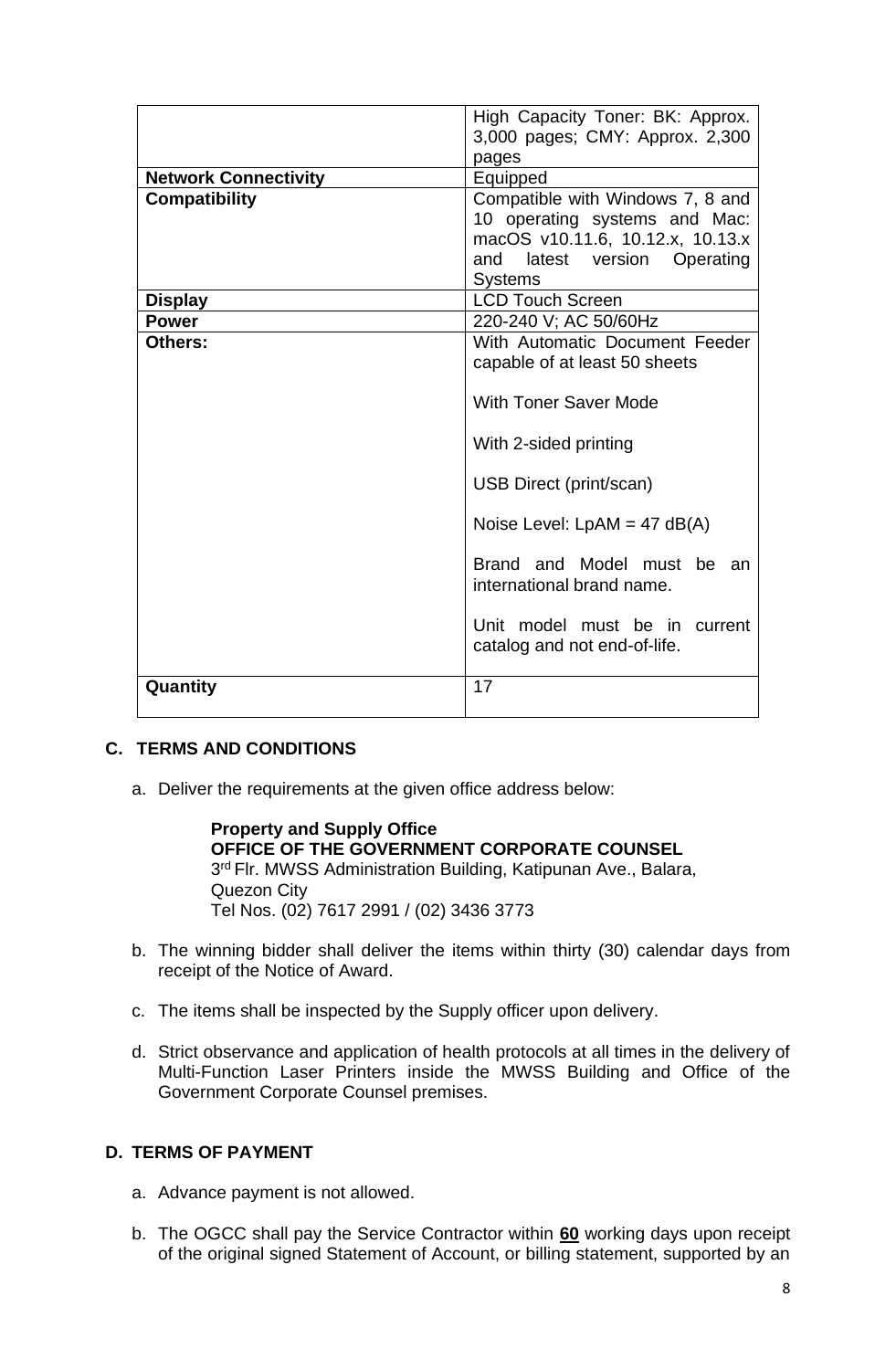Inspection and Acceptance Report (IAR), Certificate of Completion and/or Certificate of Satisfactory Service Rendered to be issued by the end-user, and upon completion of all the deliverables/documentary requirements.

c. The supplier is strongly advised to read the contents of the Request for Quotation for the procurement of goods for guidance and reference.

# **E. WARRANTY AND TECHNICAL SUPPORT**

- a. Brand new and sealed items.
- b. Free from latent and patent defects.
- c. 1 year warranty on the printer.
- d. 3 year warranty for parts and onsite labor.
- e. Local technical support through telephone and email must be provided with at least 8 hours per day (8:00 am to 5:00 pm) from Mondays to Fridays for problem resolution.
- f. Support shall have a response time of the next business day.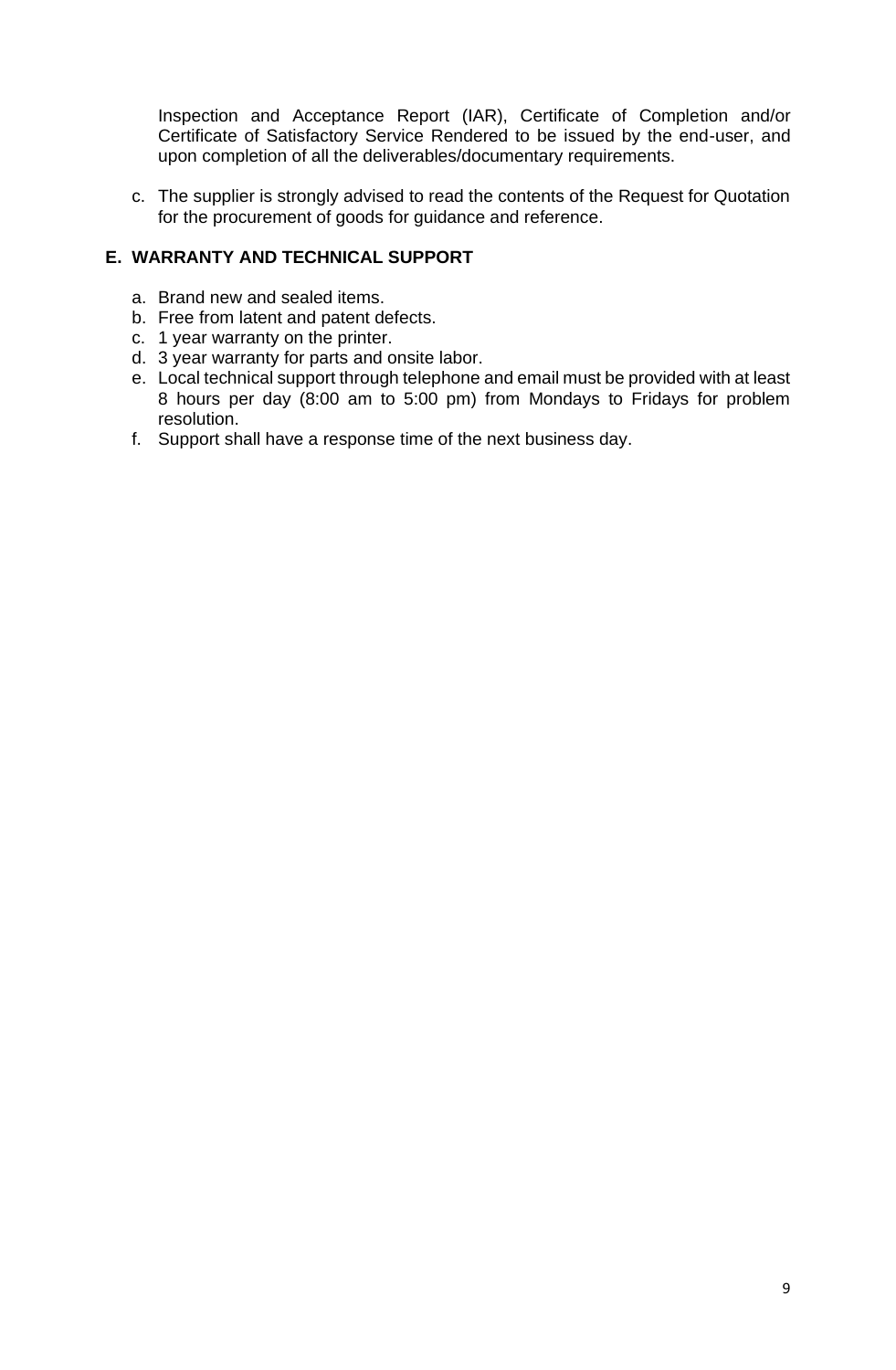**ANNEX "B"**

## **Omnibus Sworn Statement (Revised)** *[shall be submitted with the Bid]*

\_\_\_\_\_\_\_\_\_\_\_\_\_\_\_\_\_\_\_\_\_\_\_\_\_\_\_\_\_\_\_\_\_\_\_\_\_\_\_\_\_\_\_\_\_\_\_\_\_\_\_\_\_\_\_\_\_\_\_\_\_\_\_\_\_\_\_\_\_\_\_\_\_

REPUBLIC OF THE PHILIPPINES ) CITY/MUNICIPALITY OF \_\_\_\_\_\_) S.S.

### **AFFIDAVIT**

I, [Name of Affiant], of legal age, [Civil Status], [Nationality], and residing at [Address of Affiant], after having been duly sworn in accordance with law, do hereby depose and state that:

*1. [Select one, delete the other:]*

*[If a sole proprietorship:]* I am the sole proprietor or authorized representative of [Name of Bidder] with office address at [address of Bidder];

[If a partnership, corporation, cooperative, or joint venture:] I am the duly authorized and designated representative of [Name of Bidder] with office address at [address of Bidder];

*2. [Select one, delete the other:]*

*[If a sole proprietorship:]* As the owner and sole proprietor, or authorized representative of [Name of Bidder], I have full power and authority to do, execute and perform any and all acts necessary to participate, submit the bid, and to sign and execute the ensuing contract for [Name of the Project] of the [Name of the Procuring Entity], as shown in the attached duly notarized Special Power of Attorney;

[If a partnership, corporation, cooperative, or joint venture:] I am granted full power and authority to do, execute and perform any and all acts necessary to participate, submit the bid, and to sign and execute the ensuing contract for [Name of the Project] of the [Name of the Procuring Entity], as shown in the attached [state title of attached document showing proof of authorization (e.g., duly notarized Secretary's Certificate, Board/Partnership Resolution, or Special Power of Attorney, whichever is applicable;)];

- 3. [Name of Bidder] is not "blacklisted" or barred from bidding by the Government of the Philippines or any of its agencies, offices, corporations, or Local Government Units, foreign government/foreign or international financing institution whose blacklisting rules have been recognized by the Government Procurement Policy Board, **by itself or by relation, membership, association, affiliation, or controlling interest with another blacklisted person or entity as defined and provided for in the Uniform Guidelines on Blacklisting;**
- 4. Each of the documents submitted in satisfaction of the bidding requirements is an authentic copy of the original, complete, and all statements and information provided therein are true and correct;
- 5. [Name of Bidder] is authorizing the Head of the Procuring Entity or its duly authorized representative(s) to verify all the documents submitted;
- *6. [Select one, delete the rest:]*

*[If a sole proprietorship:]* The owner or sole proprietor is not related to the Head of the Procuring Entity, members of the Bids and Awards Committee (BAC), the Technical Working Group, and the BAC Secretariat, the head of the Project Management Office or the end-user unit, and the project consultants by consanguinity or affinity up to the third civil degree; *[If a partnership or cooperative:]* None of the officers and members of *[Name of Bidder]* is related to the Head of the Procuring Entity, members of the Bids and Awards Committee (BAC), the Technical Working Group, and the BAC Secretariat, the head of the Project